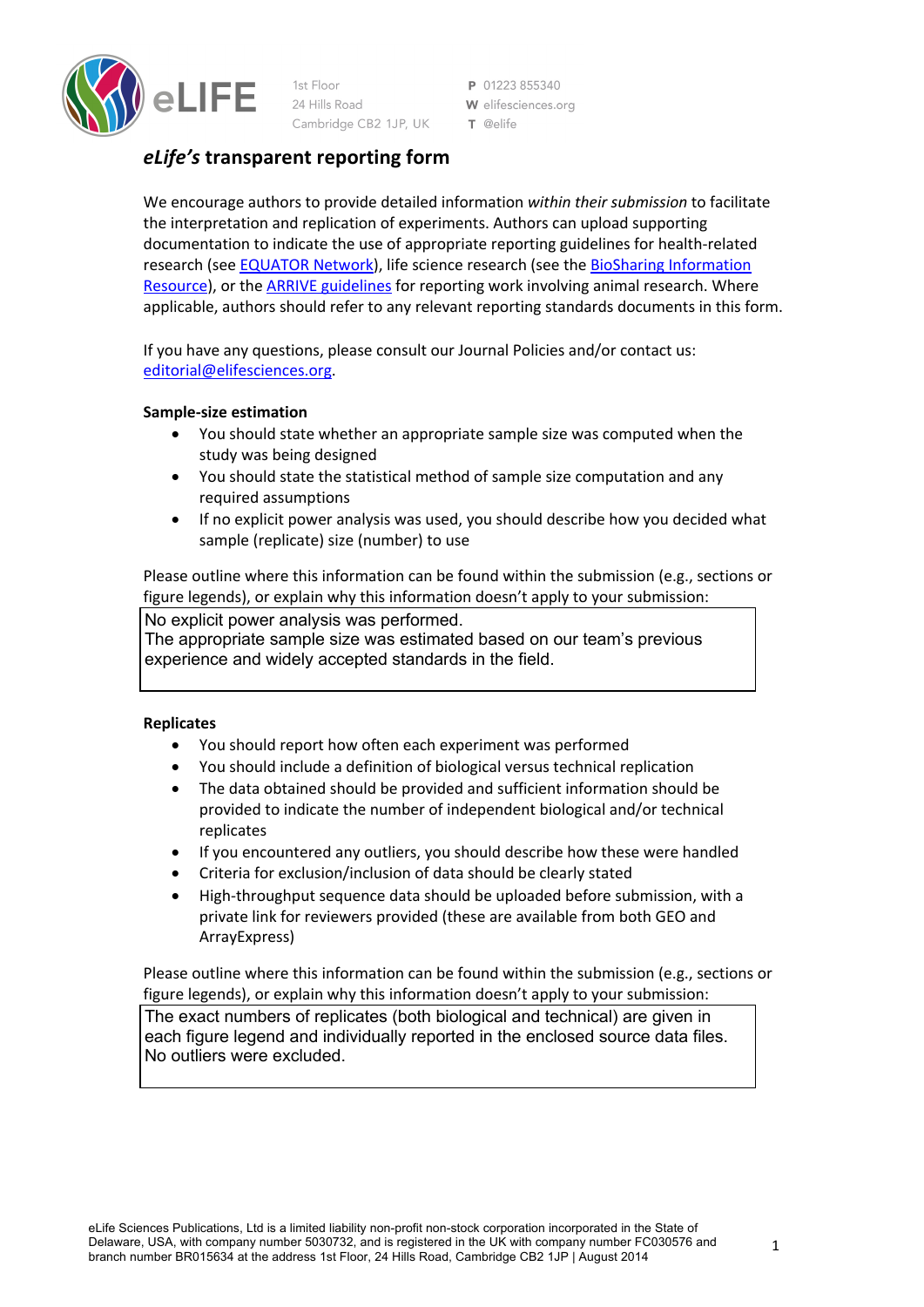

1st Floor 24 Hills Road Cambridge CB2 1JP, UK

P 01223 855340 W elifesciences.org T @elife

## **Statistical reporting**

- Statistical analysis methods should be described and justified
- Raw data should be presented in figures whenever informative to do so (typically when N per group is less than 10)
- For each experiment, you should identify the statistical tests used, exact values of N, definitions of center, methods of multiple test correction, and dispersion and precision measures (e.g., mean, median, SD, SEM, confidence intervals; and, for the major substantive results, a measure of effect size (e.g., Pearson's r, Cohen's d)
- Report exact p-values wherever possible alongside the summary statistics and 95% confidence intervals. These should be reported for all key questions and not only when the p-value is less than 0.05.

Please outline where this information can be found within the submission (e.g., sections or figure legends), or explain why this information doesn't apply to your submission:

Details of all statistical methods used are given in the Materials and Methods section under "Statistical analysis", and other information for individual experiments are given in figure legends.

Individual data points are presented whenever possible on the graphs. For all experiments, exact P values and raw data are provided in the enclosed source data files.

(For large datasets, or papers with a very large number of statistical tests, you may upload a single table file with tests, Ns, etc., with reference to sections in the manuscript.)

## **Group allocation**

- Indicate how samples were allocated into experimental groups (in the case of clinical studies, please specify allocation to treatment method); if randomization was used, please also state if restricted randomization was applied
- Indicate if masking was used during group allocation, data collection and/or data analysis

Please outline where this information can be found within the submission (e.g., sections or figure legends), or explain why this information doesn't apply to your submission:

Samples were randomly allocated into experimental groups. Experimental groups were always blinded to the experimenter.

## **Additional data files ("source data")**

- We encourage you to upload relevant additional data files, such as numerical data that are represented as a graph in a figure, or as a summary table
- Where provided, these should be in the most useful format, and they can be uploaded as "Source data" files linked to a main figure or table
- Include model definition files including the full list of parameters used
- Include code used for data analysis (e.g., R, MatLab)
- Avoid stating that data files are "available upon request"

Please indicate the figures or tables for which source data files have been provided: